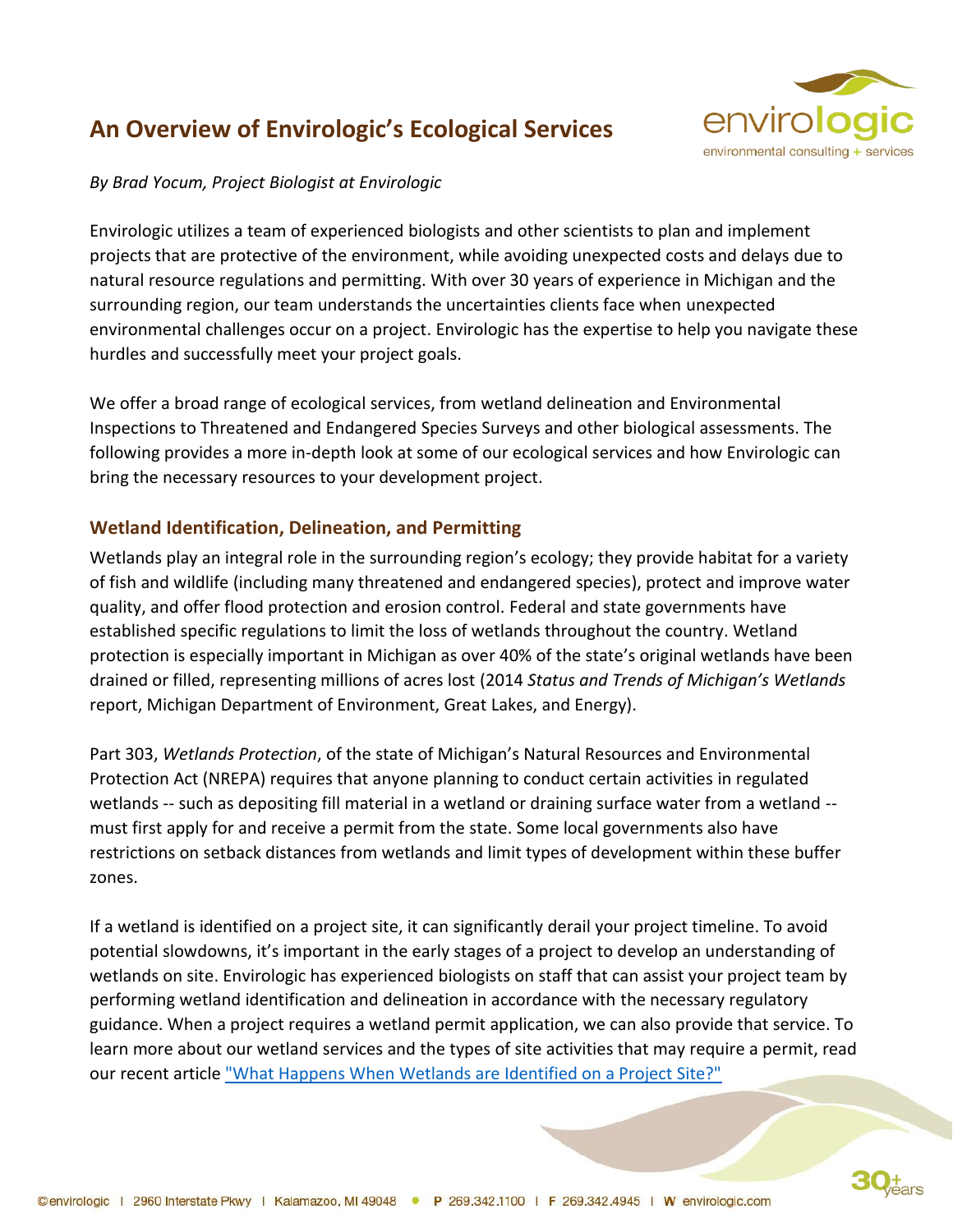# **Threatened and Endangered Species Surveys and Permitting**

As of October 2018, Michigan was home to 26 species (14 endangered and 12 threatened) listed under the federal Endangered Species Act (ESA). These species are either at risk for extinction in the very near future or are vulnerable to endangerment. The ESA sets strict protections for endangered species that prohibit harassing, harming, hunting, collecting, and killing, as well as for threatened species (which can include some of the same strict prohibitions as those for endangered species). In Michigan, threatened and endangered species are additionally protected under Part 365, *Endangered Species Protection*, of the Natural Resources Environmental Protection Act (NREPA).

When construction or development activities have the potential to impact a threatened or endangered species, a permit is necessary to conduct that work. Additionally, projects that are funded, authorized, permitted, or implemented by a federal agency and may affect a listed species must first have a consultation with the U.S. Fish and Wildlife Service. This may include state permits or authorizations that implement federal laws or that are supported by federal funds; relevant projects include transportation projects (new road construction, bridge or culver replacement, and road widening or realignment), renewable energy generation such as wind farms or solar fields, and work on utilities such as pipelines and transmission lines.

Envirologic can help you navigate through the process of determining whether protected species may exist on your site and, if so, how to keep your project moving forward. Our on-staff biologists hold Michigan Endangered Species Permits for all listed species, and each team member has over 15 years of experience in conducting Threatened and Endangered Species Surveys. Envirologic can additionally help you through the permitting application process when relevant. See our article "What Types of [Projects are Required to Address Threatened and Endangered Species?"](https://envirologic.lkfhosting.com/what-types-of-projects-are-required-to-address-threatened-and-endangered-species/) for more information on this service area.

### **Environmental Inspections**

Envirologic provides Environmental Inspections to clients in energy production and transportation who are conducting pipeline and transmission line placement/replacement or inspection and repair of energy-transportation infrastructure. During these activities, one of Envirologic's Environmental Inspectors is on site to monitor and document environmental impacts, as well as ensure that the work performed complies with applicable permits and the client's standard operating procedures. Pre-construction assessments and soil erosion and sedimentation control inspections are also conducted before, during, and after repair or replacement of the utility.

These projects usually incorporate several of our other ecological services including Threatened and Endangered Species Surveys, wetland identification and delineation, and mitigation plans. Envirologic staff is additionally available 24/7 to provide emergency spill response to these clients. For more information on Environmental Inspections, see our article ["Inspecting Environmental Impacts."](https://envirologic.lkfhosting.com/inspecting-environmental-impacts/)